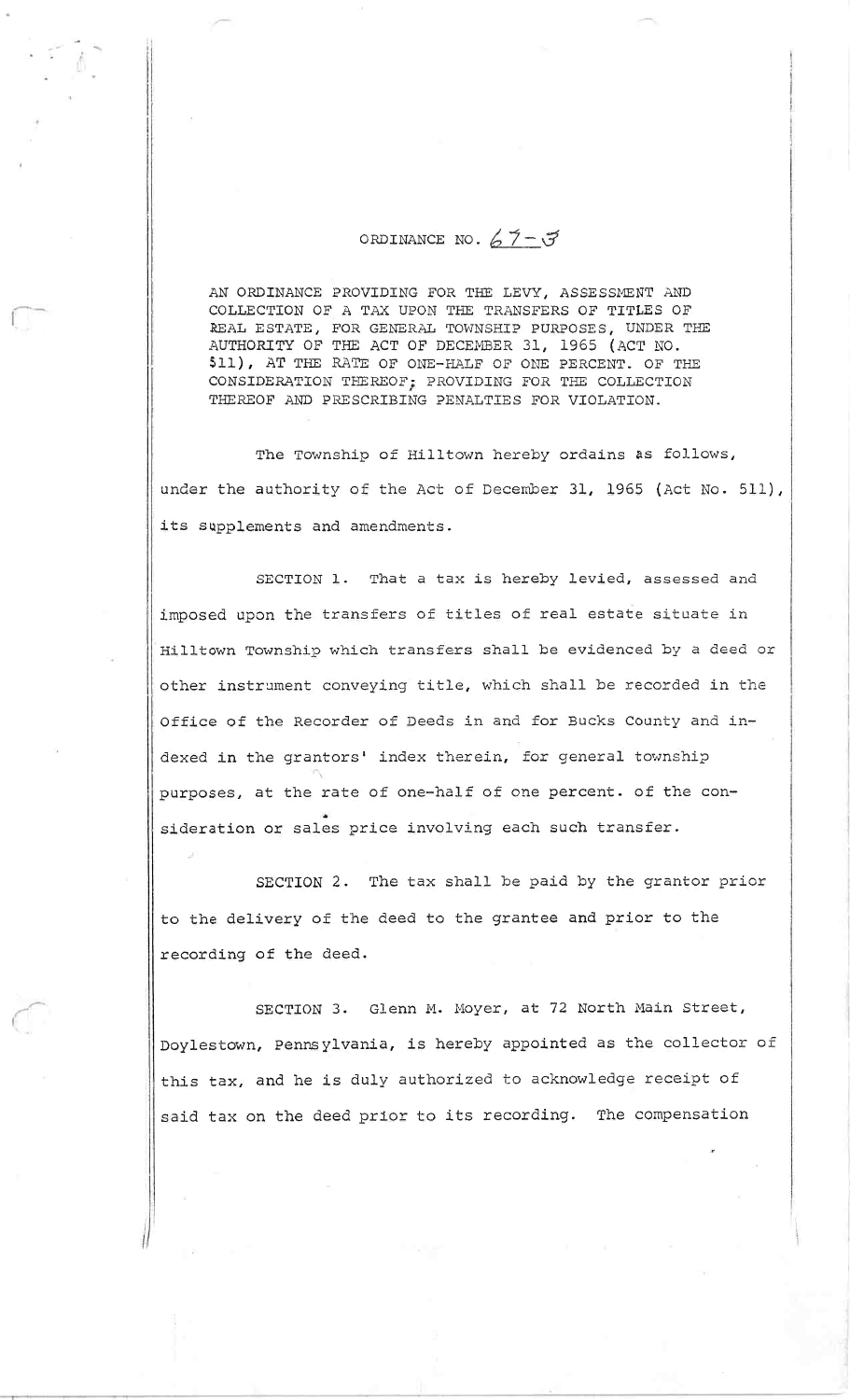of the said collector is hereby fixed at two percent. of all transfer taxes so collected.

I-"'-

SECTION 4. The said Glenn M. Moyer shall give bond to the Board of Supervisors of Hilltown Township in the sum of One Thousand Dollars (\$1,000.00), conditioned for the faithful performance of his duties, and he shall account monthly to the secretary of the said Board of Supervisors for all taxes so collected.

SECTION 5. The Recorder of Deeds of Bucks County shall not permit any deed or instrument conveying title to real estate situate in Hilltown Township, which shall ultimately be indexed in the grantors' index, to be recorded, unless the deed or other instrument conveying title shall show evidence of the payment of this tax.

SECTION 6. In the event that the consideration is less than One Hundred Dollars (\$100.00), including any liens or encumbrances of record at the time the conveyance is made, or in the event that the transfer is a gift, or in the event that the grantee is not paying any consideration for the deed or other instrument to the grantor, or in the event that the transaction falls within any of the exemptions specified in section 2(1) of " The Local Tax Enabling Act", Act No. 511 of 1965, no tax will be imposed; and the collector of the tax shall so certify on the deed, and in that event, the Recorder of Deeds shall accept the

 $-2-$